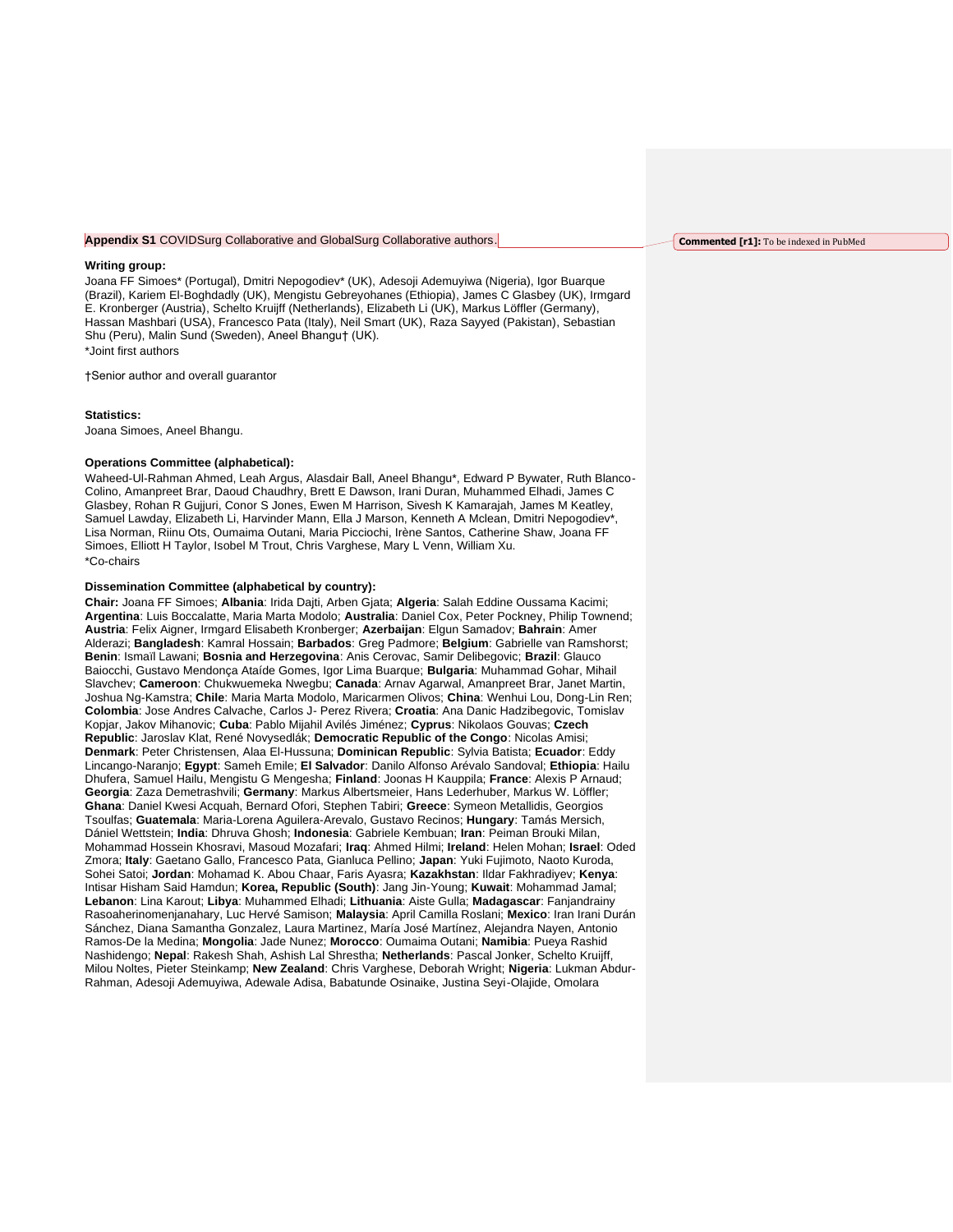Alesmail, Noran Algadi, Khuloud Almaqrahi, Hadel Alosta, Mohamed Alsharedi, Rasha Bashir, Mahmoud Ben ghrema, Sari Bin nour, Sofian Elbarouni, Ahmed Elhadi, Abdulmohimen A Elkhadar, Esraa Elkouba, Ibrahim Ellojli, Nabiha Elmsherghi, Abdulmohimen Gammoudi, ABDUlRAOUF Ghariba, Fatima Zayed Gjam, Arwa Haidar, Hala Helal, Mohammed Huwaysh, Ahmed Khalid alhadheeri, Eslam Kriem, Ahmed Msherghi, Halim Osman, Mohamed Ali Ossman, Marwah Shilfeet, Laila Turshani *(Tripoli Medical Center/ Tripoli University Hospital, Tripoli)*; Nouran Albishty, Abdulmueti Alhadi, Salem Ali, Manal Ahmed Altoumi, Sumayyah Ghayth Bahroun, Eman Younes *(Zawia Teaching Hospital, Zawia)*; Hana Atarabulsi *(Taqwa Clinic, Zintan)*; Mohamed Elshaibi, Abdullmujeeb Othman, Ismail Ali Saleh *(Zintan Teaching Hospital, Zintan)*; Mohammed Alayan, Hayat Ben Hasan, Najat Shaban Ben Hasan, Rabab Shaban Ben Hasan *(Zliten Teaching Hospital, Zliten)*.

**Lithuania**: Vidmantas Barauskas, Edvinas Dainius, Zilvinas Dambrauskas, Albertas Dauksa, Inga Dekeryte, Rita Gudaityte, Kristijonas Jasaitis, Akvilė Koženiauskaitė, Virgilijus Krasauskas, Ausra Lukosiute-Urboniene, Almantas Maleckas, Romualdas Riauka, Vygintas Šlenfuktas, Saulius Svagzdys, Kestutis Urbonas, Tomas Vanagas, Linas Venclauskas, Donatas Venskutonis, Justas Zilinskas *(Lithuanian University of Health Sciences Kaunas Clinics, Kaunas)*; Marijus Ambrazevicius, Vilius Syminas *(Klaipeda Republic Hospital, Klaipeda)*; Oleg Aliosin, Agne Cizauskaite, Vitalijus Eismontas, Jonas Jurgaitis, Vytenis Mikutaitis, Donatas Petrauskas, Narimantas Evaldas Samalavicius, Dainius Simcikas, Algirdas Slepavicius, Albinas Tamosiunas, Vaidotas Turskis, Bernardas Vasiliauskas *(Klaipeda University Hospital, Klaipeda)*; Laura Aniukstyte, Audrius Dulskas, Gediminas Januška, Justas Kuliavas, Margarita Montrimaite *(National Cancer Institute, Vilnius)*; Albertas Cekauskas, Aiste Gulla, Azuolas Algimantas Kaminskas, Sarunas Kozenevskis, Tomas Poskus, Kestutis Strupas, Arunas Zelvys *(Vilnius University Hospital, Vilnius)*.

# **Luxembourg**: Georges Decker, Audrey Noël *(Hopitaux Robert Schuman, Luxembourg)*.

**Madagascar**: Maheriandrianina Fanambinana Voahary Rajaonarivony, Randimbinirina Zakarimanana Lucas *(Centre Hospitalier de Soavinandriana, Antananarivo)*; Herimampionona E Andriantsoa, Mamisoa B Rasamoelina *(CHU Anosiala, Antananarivo)*; Rakotonarivo Aina Andrianina Vatosoa, Liantsoa Andriamanana, Casimir FP Rahantasoa Finaritra, Aristide Romain Raherison, Tsirimalala Rajaobelison, Haritiana Rakotoarisoa, Maharo Ramifehiarivo, Solonirina Harinarindra Ranaivoson, Hajamihamina Marina Parfaite Randriantsoa, Fanjandrainy Rasoaherinomenjanahary, Narindra Njarasoa Mihaja Razafimanjato, Jeannie BA Razafindrahita, Luc Hervé Samison, Solofoarimanana Solofoarimanana, Guillaume Odilon Tsiambanizafy *(Joseph Ravoahangy Andrianavalona Hospital, Antananarivo)*; Rakotonaivo Mamisoa Judicaël, Corinne Eulalie Solo *(CHU Tanambao I, Antsiranana)*; Tojomamy Herinjaka Ralaizafindraibe, Fanonjomahasoa Safiry Andofenohasina *(CHU Pzaga Androva, Mahajanga)*; Hanta Rasataharifetra, Vanona barijaona Razafindraibe, Angelin Sablon Herinirina *(CHU Analankininina, Toamasina (Tamatave))*.

**Malaysia**: Andre Das, Thanga Ganapathy, Yohesuwary Gunarasa, Kalyani Mariapan, Maathichsudhaar Muniandy, Mohd Firdauss Osman *(Hospital Kajang, Kajang, Selangor)*; Mohd Azem Fathi Mohammad Azmi, Jien Yen Soh, Wan zainira Wan zain, Andee Dzulkarnaen Zakaria, Zaidi Zakaria *(Hospital Universiti Sains Malaysia, Kelantan)*; Kheng Hooi Chan, Firdaus Hayati, Syamim Johan, Jin Jiun Mah, Ratha Krishnan Sriram, Sentilnathan Subramaniam *(Queen Elizabeth Hospital, Kota Kinabalu)*; Nur Shahirah Binti Muhammad Shahimi, Khairul Hazim Hamdan, Mohd Razali Ibrahim, Guhan Muthkumaran, Ju Ann Tan, Mohana Raj Thanapal *(Hospital Kuala Lumpur, Kuala Lumpur)*; Dayang Anita Abdul Aziz, Mae-Lynn Bastion, Mohd Hairul Nizam Harun, Farrah-Hani Imran, Norshamsiah Md Din, Ayesha Mohd Zain, Mushawiahti Mustapha, Syed Nabil, Ainal Adlin Naffi, Abd Jabar Nazimi, Roszalina Ramli, Bee Hong Soon *(University Kebangsaan Malaysia Medical Centre, Kuala Lumpur)*; Pavin Bal, Joo Qing Cheng, Mohd Rusdi Draman, Ahmad nazran Fadzli, Sakina Ghauth, WeiPin Hung, Suniza Jamaris, Peng Soon Koh, Sivakumar Krishnasamy, Yeong Sing Lee, Yew Toong Liew, Jeffery Zk Lim, Raymond Chung Siang Lim, Hiong Chin Lim, Siti Farhan Moh Pauzi, Shireen Anne Nah, Ashvin Krishna Nair, Doris Sin Wen Ng, Yuki Julius Ng We Yong, Kamarajan Ramayah, April Camilla Roslani, Rahmah Saaid, Anand Sanmugam, Mee Hoong See, Kanesh Kumaran Seevalingam, Neha Sethi, Srihari Singaravel, Syeda Nureena Syed Jafer Hussain Zaidi, Chu Yik Tang, Li Ying Teoh, Kian Boon Wong, Ruben Xavier, Ahmad Shuib Yahaya *(University Malaya Medical Centre, Kuala Lumpur)*; Norhafiza Ab. Rahman, Islah Munjih Ab. Rashid, Mohd Fahmi Abd Aziz, Mohd Norhisham Azmi Abdul Rahman, Nasser Muhammad Amjad, Shahidah Che Alhadi, Faisal Elagili, Mohd Nazli Kamarulzaman, Azmi Md Nor, Ahmad Faidzal Othman, Mohd Yusof Sainal, Mat Salleh Sarif *(International Islamic University Malaysia Medical Centre, Kuantan*